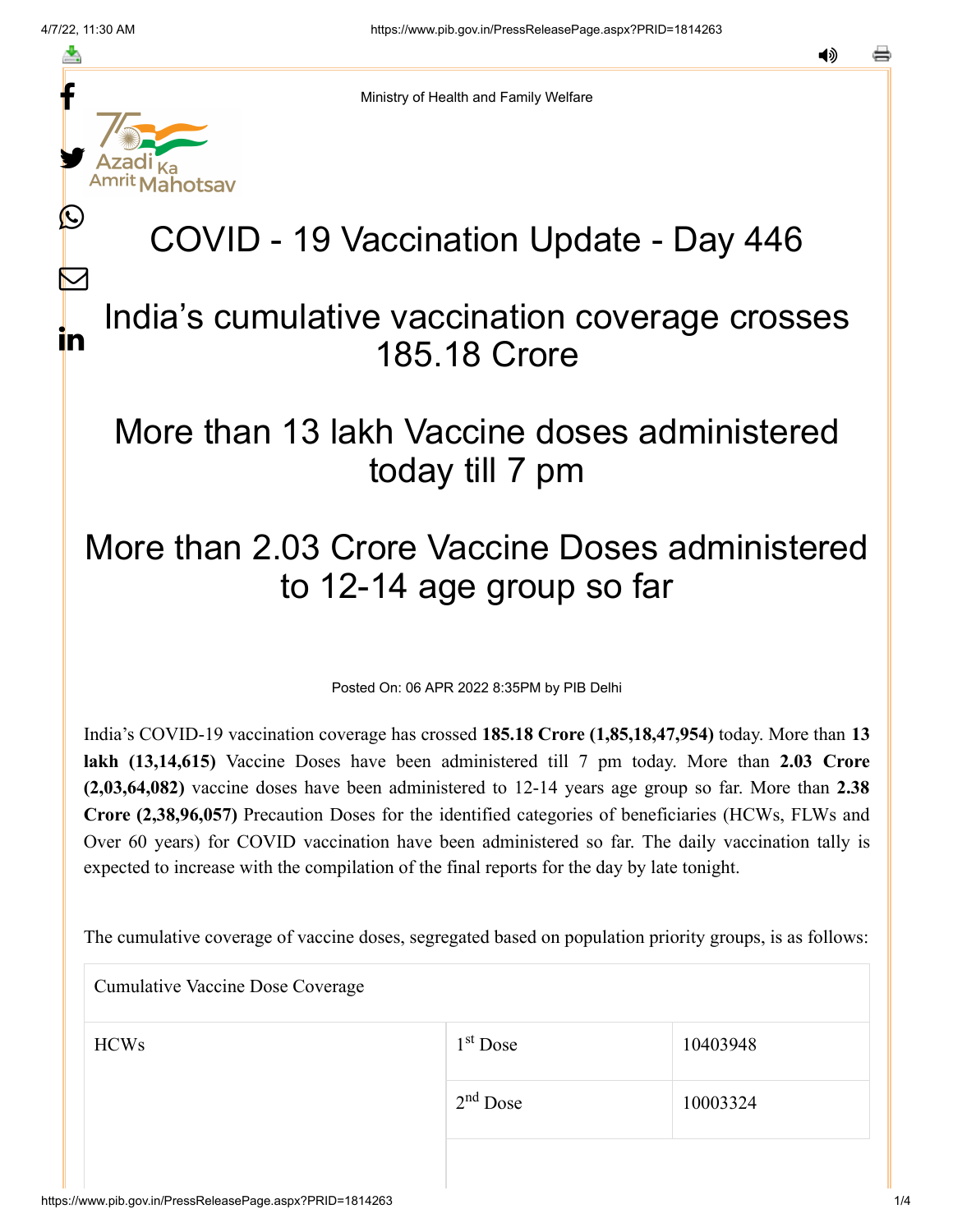| f                                            |                                              | <b>Precaution Dose</b> | 4506173    |
|----------------------------------------------|----------------------------------------------|------------------------|------------|
| <b>FLWs</b>                                  | $1st$ Dose                                   | 18413665               |            |
|                                              | $2nd$ Dose                                   | 17517199               |            |
| C                                            |                                              | <b>Precaution Dose</b> | 6958578    |
|                                              | Age Group 12-14 years                        | $1st$ Dose             | 20364082   |
| in                                           | Age Group 15-18 years                        | $1st$ Dose             | 57486063   |
|                                              |                                              | $2nd$ Dose             | 39021232   |
|                                              | Age Group 18-44 years                        | $1st$ Dose             | 554899836  |
|                                              | $2nd$ Dose                                   | 468544414              |            |
|                                              | Age Group 45-59 years                        | $1st$ Dose             | 202797106  |
|                                              | $2nd$ Dose                                   | 185920533              |            |
|                                              | Over 60 years                                | 1 <sup>st</sup> Dose   | 126774604  |
|                                              | $2nd$ Dose                                   | 115805891              |            |
|                                              | <b>Precaution Dose</b>                       | 12431306               |            |
|                                              | Cumulative 1 <sup>st</sup> dose administered |                        | 991139304  |
| Cumulative 2 <sup>nd</sup> dose administered |                                              | 836812593              |            |
| <b>Precaution Dose</b>                       |                                              | 23896057               |            |
| Total                                        |                                              |                        | 1851847954 |

Today's achievement in the vaccination exercise, segregated by population priority groups, is as follows: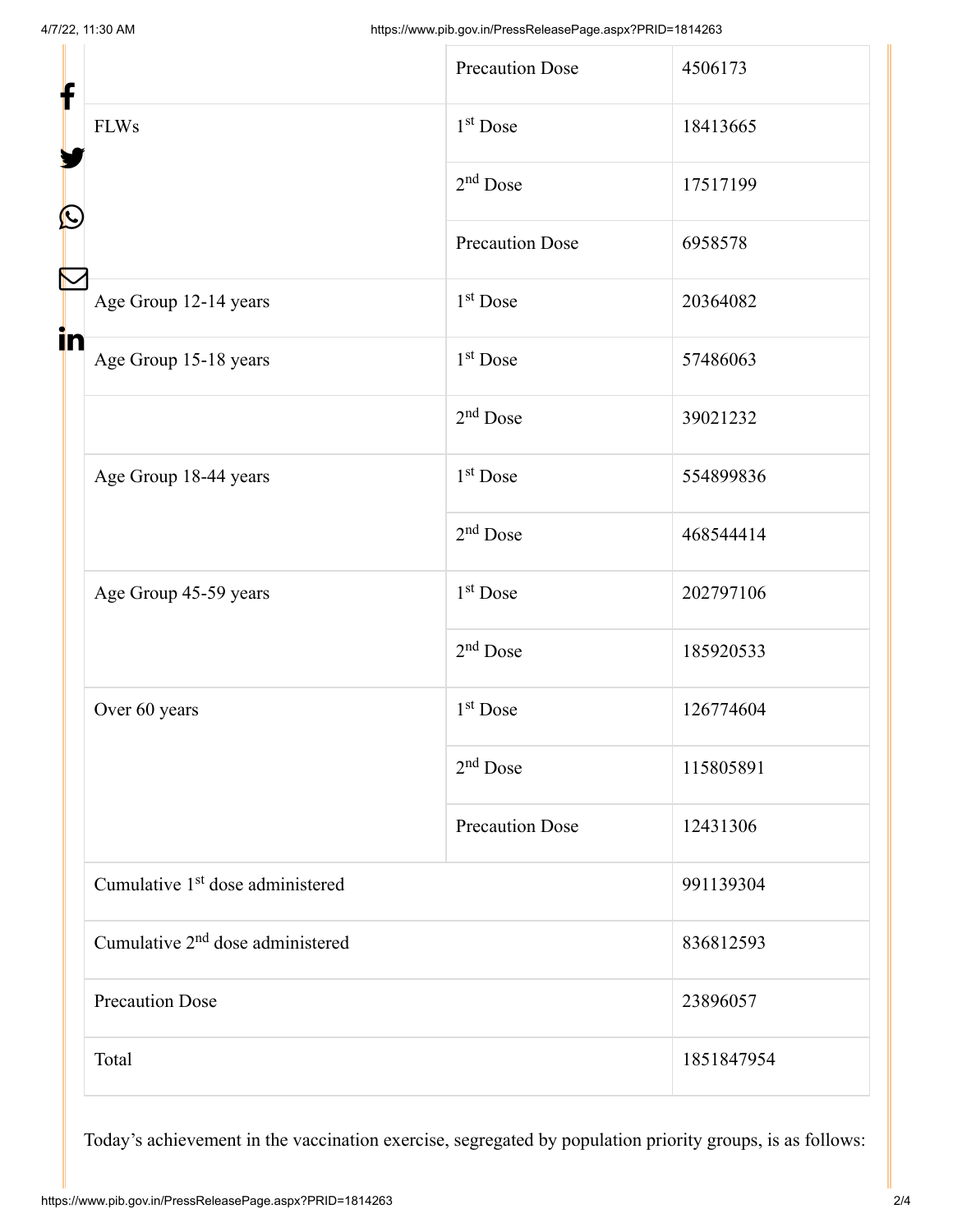| Date: 6 <sup>th</sup> April, 2022 (446 <sup>th</sup> Day) |                        |        |  |  |
|-----------------------------------------------------------|------------------------|--------|--|--|
| <b>HCWs</b>                                               | 1 <sup>st</sup> Dose   | 38     |  |  |
|                                                           | $2nd$ Dose             | 465    |  |  |
|                                                           | <b>Precaution Dose</b> | 6923   |  |  |
| <b>FLWs</b>                                               | 1 <sup>st</sup> Dose   | 43     |  |  |
|                                                           | $2nd$ Dose             | 972    |  |  |
|                                                           | <b>Precaution Dose</b> | 11160  |  |  |
| Age Group 12-14 years                                     | 1 <sup>st</sup> Dose   | 492124 |  |  |
| Age Group 15-18 years                                     | 1 <sup>st</sup> Dose   | 41819  |  |  |
|                                                           | $2nd$ Dose             | 128608 |  |  |
| Age Group 18-44 years                                     | $1st$ Dose             | 35751  |  |  |
|                                                           | $2nd$ Dose             | 363303 |  |  |
| Age Group 45-59 years                                     | 1 <sup>st</sup> Dose   | 5251   |  |  |
|                                                           | $2nd$ Dose             | 75420  |  |  |
| Over 60 years                                             | $1st$ Dose             | 4194   |  |  |
|                                                           | $2nd$ Dose             | 48320  |  |  |
|                                                           | <b>Precaution Dose</b> | 100224 |  |  |
| Cumulative 1 <sup>st</sup> dose administered              |                        | 579220 |  |  |
| Cumulative 2 <sup>nd</sup> dose administered              |                        | 617088 |  |  |